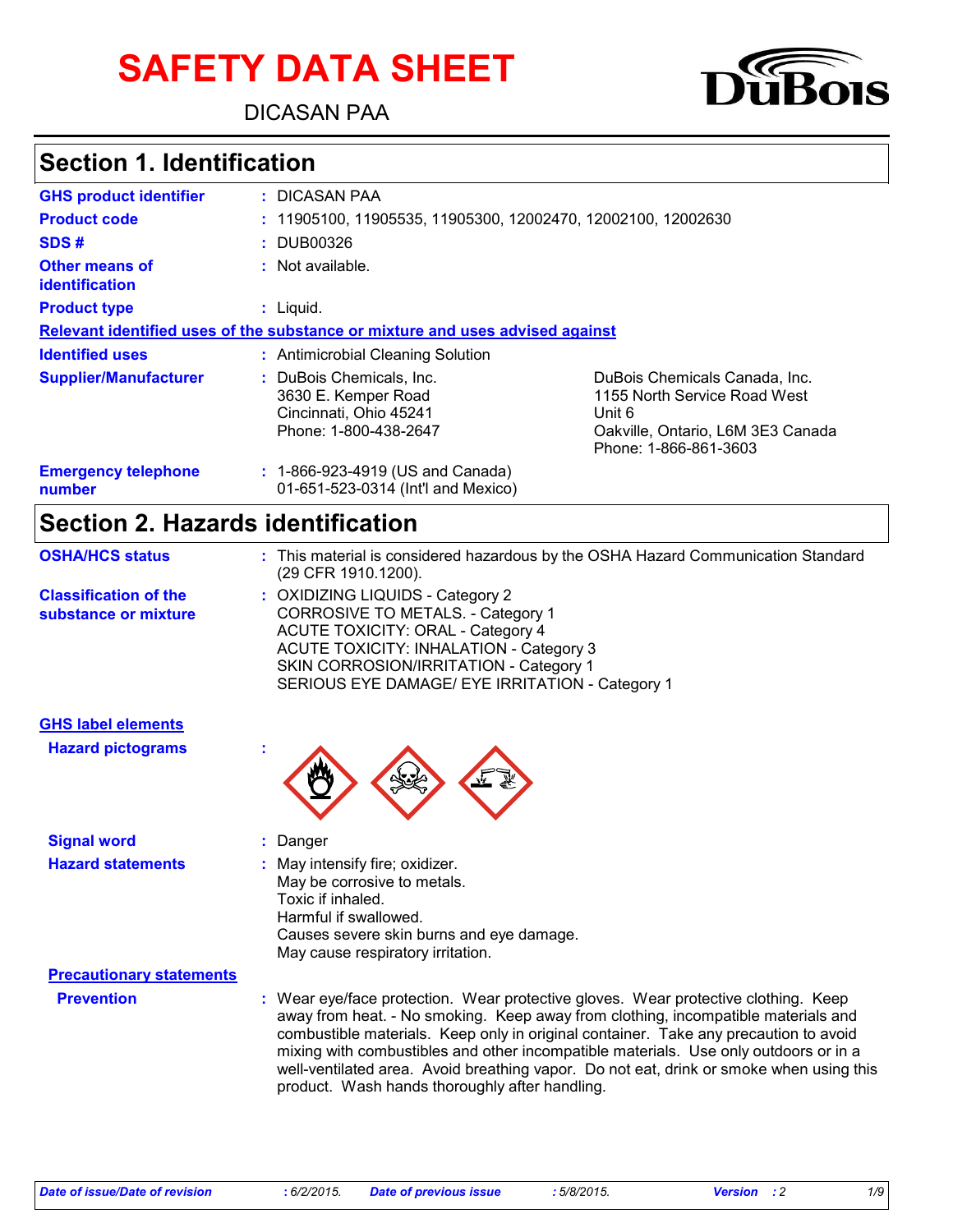## **Section 2. Hazards identification**

| <b>Response</b>              | : Absorb spillage to prevent material damage. IF INHALED: Remove victim to fresh air<br>and keep at rest in a position comfortable for breathing. Immediately call a POISON<br>CENTER or physician. IF SWALLOWED: Immediately call a POISON CENTER or<br>physician. Rinse mouth. Do NOT induce vomiting. IF ON SKIN (or hair): Take off<br>immediately all contaminated clothing. Rinse skin with water or shower. Wash<br>contaminated clothing before reuse. Immediately call a POISON CENTER or physician.<br>IF IN EYES: Rinse cautiously with water for several minutes. Remove contact lenses, if<br>present and easy to do. Continue rinsing. Immediately call a POISON CENTER or<br>physician. |
|------------------------------|--------------------------------------------------------------------------------------------------------------------------------------------------------------------------------------------------------------------------------------------------------------------------------------------------------------------------------------------------------------------------------------------------------------------------------------------------------------------------------------------------------------------------------------------------------------------------------------------------------------------------------------------------------------------------------------------------------|
| <b>Storage</b>               | : Store locked up. Store in corrosive resistant container with a resistant inner liner.                                                                                                                                                                                                                                                                                                                                                                                                                                                                                                                                                                                                                |
| <b>Disposal</b>              | : Dispose of contents and container in accordance with all local, regional, national and<br>international regulations.                                                                                                                                                                                                                                                                                                                                                                                                                                                                                                                                                                                 |
| <b>Hazards not otherwise</b> | : None known.                                                                                                                                                                                                                                                                                                                                                                                                                                                                                                                                                                                                                                                                                          |
|                              |                                                                                                                                                                                                                                                                                                                                                                                                                                                                                                                                                                                                                                                                                                        |

#### **classified**

## **Section 3. Composition/information on ingredients**

| <b>Ingredient name</b> | $\frac{9}{6}$ | <b>CAS number</b> |
|------------------------|---------------|-------------------|
| hydrogen peroxide      | $20 - 30$     | 7722-84-1         |
| acetic acid            | $5 - 10$      | 64-19-7           |
| peracetic acid         | $5 - 10$      | 79-21-0           |

Any concentration shown as a range is to protect confidentiality or is due to batch variation.

**There are no additional ingredients present which, within the current knowledge of the supplier and in the concentrations applicable, are classified as hazardous to health or the environment and hence require reporting in this section.**

**Occupational exposure limits, if available, are listed in Section 8.**

#### **Section 4. First aid measures**

#### **Description of necessary first aid measures**

| <b>Eye contact</b>             | : Get medical attention immediately. Call a poison center or physician. Immediately flush<br>eyes with plenty of water, occasionally lifting the upper and lower eyelids. Check for and<br>remove any contact lenses. Continue to rinse for at least 10 minutes. Chemical burns<br>must be treated promptly by a physician.                                                                                                                                                                                                                                                                                                                                                                                                        |
|--------------------------------|------------------------------------------------------------------------------------------------------------------------------------------------------------------------------------------------------------------------------------------------------------------------------------------------------------------------------------------------------------------------------------------------------------------------------------------------------------------------------------------------------------------------------------------------------------------------------------------------------------------------------------------------------------------------------------------------------------------------------------|
| <b>Inhalation</b>              | : Get medical attention immediately. Call a poison center or physician. Remove victim to<br>fresh air and keep at rest in a position comfortable for breathing. If it is suspected that<br>fumes are still present, the rescuer should wear an appropriate mask or self-contained<br>breathing apparatus. If not breathing, if breathing is irregular or if respiratory arrest<br>occurs, provide artificial respiration or oxygen by trained personnel. It may be<br>dangerous to the person providing aid to give mouth-to-mouth resuscitation. If<br>unconscious, place in recovery position and get medical attention immediately. Maintain<br>an open airway. Loosen tight clothing such as a collar, tie, belt or waistband. |
| <b>Skin contact</b>            | : Get medical attention immediately. Call a poison center or physician. Rinse<br>immediately contaminated clothing and skin with plenty of water. Wash contaminated<br>skin with soap and water. Remove contaminated clothing and shoes. Wash<br>contaminated clothing thoroughly with water before removing it, or wear gloves.<br>Continue to rinse for at least 10 minutes. Chemical burns must be treated promptly by a<br>physician. Wash clothing before reuse. Clean shoes thoroughly before reuse.                                                                                                                                                                                                                         |
| <b>Ingestion</b>               | : Get medical attention immediately. Call a poison center or physician. Wash out mouth<br>with water. Remove dentures if any. Remove victim to fresh air and keep at rest in a<br>position comfortable for breathing. If material has been swallowed and the exposed<br>person is conscious, give small quantities of water to drink. Stop if the exposed person<br>feels sick as vomiting may be dangerous. Do not induce vomiting unless directed to do<br>so by medical personnel. If vomiting occurs, the head should be kept low so that vomit<br>does not enter the lungs. Chemical burns must be treated promptly by a physician.<br>Never give anything by mouth to an unconscious person. If unconscious, place in        |
| Date of issue/Date of revision | : 6/2/2015.<br>:5/8/2015.<br>2/9<br><b>Date of previous issue</b><br><b>Version</b> : 2                                                                                                                                                                                                                                                                                                                                                                                                                                                                                                                                                                                                                                            |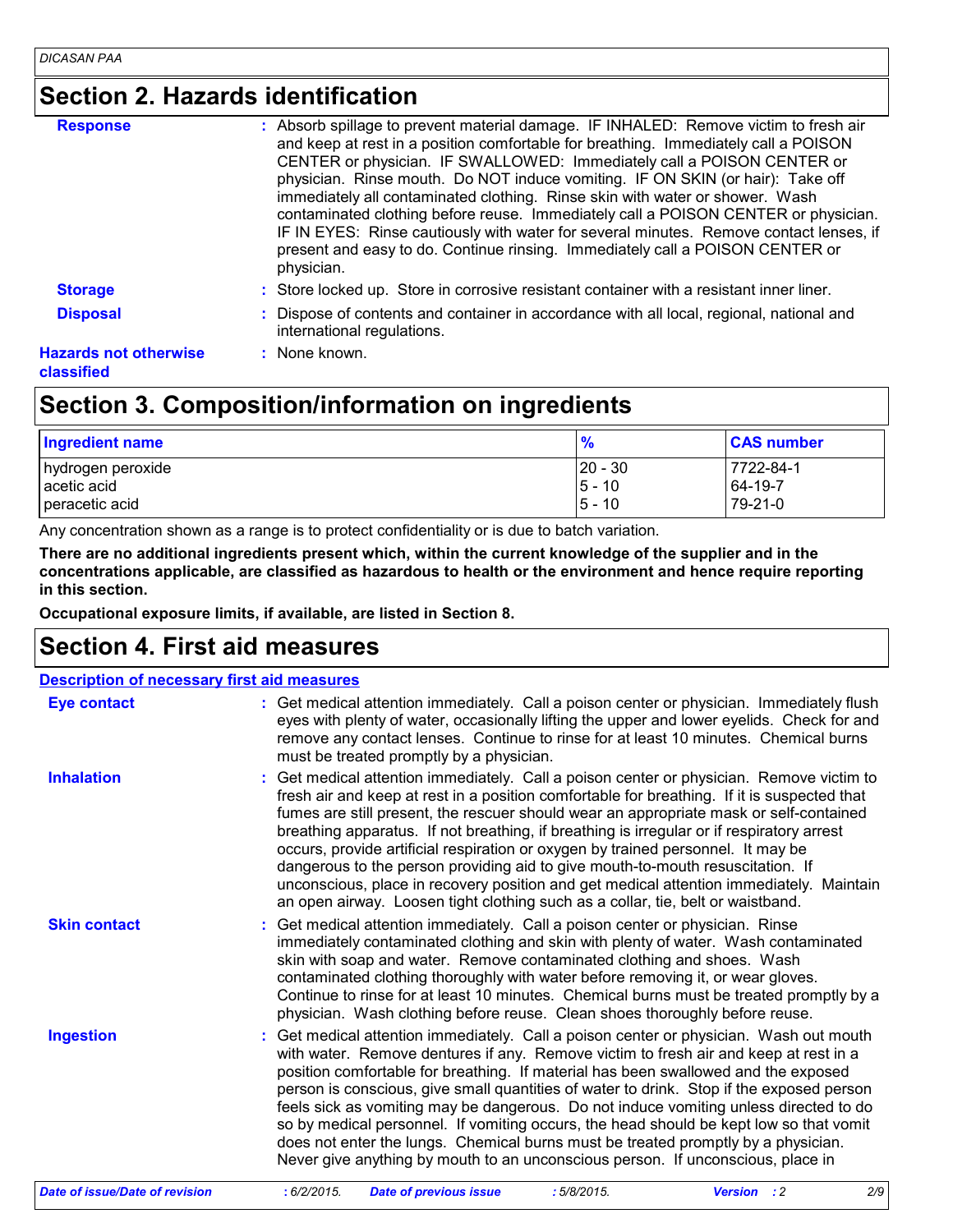#### **Section 4. First aid measures**

recovery position and get medical attention immediately. Maintain an open airway. Loosen tight clothing such as a collar, tie, belt or waistband.

#### **Most important symptoms/effects, acute and delayed**

| <b>Potential acute health effects</b>      |                                                                                                                                |
|--------------------------------------------|--------------------------------------------------------------------------------------------------------------------------------|
| <b>Eye contact</b>                         | : Causes serious eye damage.                                                                                                   |
| <b>Inhalation</b>                          | : Toxic if inhaled. May cause respiratory irritation.                                                                          |
| <b>Skin contact</b>                        | : Causes severe burns.                                                                                                         |
| <b>Ingestion</b>                           | : Harmful if swallowed. Corrosive to the digestive tract. Causes burns. May cause burns<br>to mouth, throat and stomach.       |
| Over-exposure signs/symptoms               |                                                                                                                                |
| <b>Eye contact</b>                         | : Adverse symptoms may include the following:<br>pain<br>watering<br>redness                                                   |
| <b>Inhalation</b>                          | : Adverse symptoms may include the following:<br>respiratory tract irritation<br>coughing                                      |
| <b>Skin contact</b>                        | : Adverse symptoms may include the following:<br>pain or irritation<br>redness<br>blistering may occur                         |
| <b>Ingestion</b>                           | : Adverse symptoms may include the following:<br>stomach pains                                                                 |
|                                            | <b>Indication of immediate medical attention and special treatment needed, if necessary</b>                                    |
| <b>Notes to physician</b>                  | : Treat symptomatically. Contact poison treatment specialist immediately if large<br>quantities have been ingested or inhaled. |
| <b>Specific treatments</b>                 | : No specific treatment.                                                                                                       |
| See toxicological information (Section 11) |                                                                                                                                |

#### **Section 5. Fire-fighting measures**

| <b>Extinguishing media</b>                               |                                                                                                                                                                        |
|----------------------------------------------------------|------------------------------------------------------------------------------------------------------------------------------------------------------------------------|
| <b>Suitable extinguishing</b><br>media                   | : Use an extinguishing agent suitable for the surrounding fire.                                                                                                        |
| <b>Unsuitable extinguishing</b><br>media                 | : None known.                                                                                                                                                          |
| <b>Specific hazards arising</b><br>from the chemical     | : Oxidizing material. May intensify fire. In a fire or if heated, a pressure increase will<br>occur and the container may burst.                                       |
| <b>Hazardous thermal</b><br>decomposition products       | Decomposition products may include the following materials:<br>carbon dioxide<br>carbon monoxide                                                                       |
| <b>Special protective</b><br>equipment for fire-fighters | Fire-fighters should wear appropriate protective equipment and self-contained breathing<br>apparatus (SCBA) with a full face-piece operated in positive pressure mode. |

#### **Section 6. Accidental release measures**

| <b>Personal precautions</b> | : No action shall be taken involving any personal risk or without suitable training.<br>Evacuate surrounding areas. Keep unnecessary and unprotected personnel from<br>entering. Do not touch or walk through spilled material. Shut off all ignition sources.<br>No flares, smoking or flames in hazard area. Do not breathe vapor or mist. Provide<br>adequate ventilation. Wear appropriate respirator when ventilation is inadequate. Put<br>on appropriate personal protective equipment. |
|-----------------------------|------------------------------------------------------------------------------------------------------------------------------------------------------------------------------------------------------------------------------------------------------------------------------------------------------------------------------------------------------------------------------------------------------------------------------------------------------------------------------------------------|
|-----------------------------|------------------------------------------------------------------------------------------------------------------------------------------------------------------------------------------------------------------------------------------------------------------------------------------------------------------------------------------------------------------------------------------------------------------------------------------------------------------------------------------------|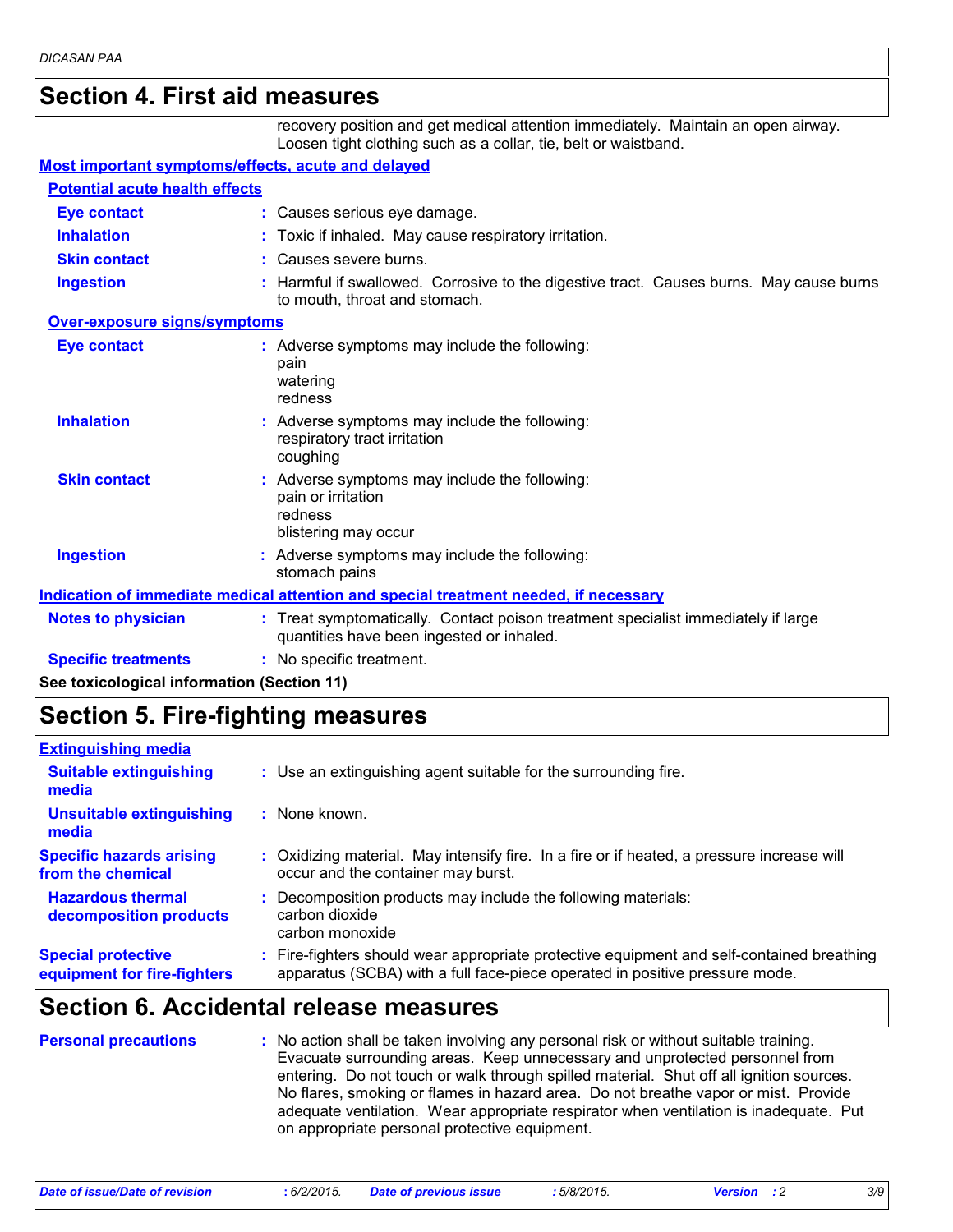#### **Section 6. Accidental release measures**

| <b>Environmental precautions</b> | : Avoid dispersal of spilled material and runoff and contact with soil, waterways, drains<br>and sewers. Inform the relevant authorities if the product has caused environmental<br>pollution (sewers, waterways, soil or air).                                                                                                                                                                                                                                                                                                                                                                                                                                                                                                                                                                                                                                                                                                                                                                                                        |  |  |
|----------------------------------|----------------------------------------------------------------------------------------------------------------------------------------------------------------------------------------------------------------------------------------------------------------------------------------------------------------------------------------------------------------------------------------------------------------------------------------------------------------------------------------------------------------------------------------------------------------------------------------------------------------------------------------------------------------------------------------------------------------------------------------------------------------------------------------------------------------------------------------------------------------------------------------------------------------------------------------------------------------------------------------------------------------------------------------|--|--|
| <b>Methods for cleaning up</b>   |                                                                                                                                                                                                                                                                                                                                                                                                                                                                                                                                                                                                                                                                                                                                                                                                                                                                                                                                                                                                                                        |  |  |
| <b>Small spill</b>               | : Stop leak if without risk. Move containers from spill area. Use spark-proof tools and<br>explosion-proof equipment. Dilute with water and mop up if water-soluble. Do not<br>absorb in sawdust or other combustible material. It may lead to a fire risk when it dries<br>out. Alternatively, or if water-insoluble, absorb with an inert dry material and place in an<br>appropriate waste disposal container. Absorb spillage to prevent material damage.<br>Dispose of via a licensed waste disposal contractor.                                                                                                                                                                                                                                                                                                                                                                                                                                                                                                                  |  |  |
| <b>Large spill</b>               | : Stop leak if without risk. Move containers from spill area. Use spark-proof tools and<br>explosion-proof equipment. Absorb spillage to prevent material damage. Approach<br>release from upwind. Prevent entry into sewers, water courses, basements or confined<br>areas. Do not absorb in sawdust or other combustible material. It may lead to a fire risk<br>when it dries out. Wash spillages into an effluent treatment plant or proceed as follows.<br>Contain and collect spillage with non-combustible, absorbent material e.g. sand, earth,<br>vermiculite or diatomaceous earth and place in container for disposal according to local<br>regulations (see Section 13). The spilled material may be neutralized with sodium<br>carbonate, sodium bicarbonate or sodium hydroxide. Dispose of via a licensed waste<br>disposal contractor. Contaminated absorbent material may pose the same hazard as<br>the spilled product. Note: see Section 1 for emergency contact information and Section<br>13 for waste disposal. |  |  |

#### **Section 7. Handling and storage**

**Handling** entries a metal on appropriate personal protective equipment (see Section 8). Do not get in eyes or and on skin or clothing. Do not breathe vapor or mist. Do not ingest. Use only with adequate ventilation. Wear appropriate respirator when ventilation is inadequate. Keep in the original container or an approved alternative made from a compatible material, kept tightly closed when not in use. Keep away from clothing, incompatible materials and combustible materials. Keep away from alkalis. Keep away from heat. Empty containers retain product residue and can be hazardous. Do not reuse container. Absorb spillage to prevent material damage.

**Storage** The Subsett Constant of the following temperature: 30°C (86°F). Store in accordance with state of the Subsett Constant of the Subsett Constant of the Subsett Constant of the Subsett Constant of the Subsett Consta local regulations. Store in original container protected from direct sunlight in a dry, cool and well-ventilated area, away from incompatible materials (see Section 10) and food and drink. Store in corrosive resistant container with a resistant inner liner. Store locked up. Separate from alkalis. Separate from reducing agents and combustible materials. Keep container tightly closed and sealed until ready for use. Containers that have been opened must be carefully resealed and kept upright to prevent leakage. Do not store in unlabeled containers. Use appropriate containment to avoid environmental contamination.

#### **Section 8. Exposure controls/personal protection**

#### **Control parameters**

#### **Occupational exposure limits**

| <b>Ingredient name</b>         | CAS#       | <b>ACGIH</b>                                                  | <b>OSHA</b>                                                   | <b>Mexico</b>                                                                                                                                                   |
|--------------------------------|------------|---------------------------------------------------------------|---------------------------------------------------------------|-----------------------------------------------------------------------------------------------------------------------------------------------------------------|
| hydrogen peroxide              | 7722-84-1  | TWA: 1 ppm 8 hours.<br>TWA: 1.4 mg/m <sup>3</sup> 8<br>hours. | TWA: 1 ppm 8 hours.<br>TWA: 1.4 mg/m <sup>3</sup> 8<br>hours. | LMPE-PPT: 1 ppm 8<br>hours.<br>LMPE-PPT: 1.5 mg/m <sup>3</sup><br>8 hours.<br>LMPE-CT: $3 \text{ mg/m}^3$ 15<br>lminutes.<br>LMPE-CT: $2$ ppm $15$<br>lminutes. |
| acetic acid                    | 64-19-7    | TWA: 10 ppm 8 hours.<br>TWA: $25 \text{ mg/m}^3$ 8            | TWA: 10 ppm 8 hours.<br>TWA: $25 \text{ mg/m}^3$ 8            | LMPE-PPT: $10$ ppm $8$<br>lhours.                                                                                                                               |
| Date of issue/Date of revision | :6/2/2015. | <b>Date of previous issue</b>                                 | :5/8/2015                                                     | 4/9<br><b>Version</b><br>$\cdot$ :2                                                                                                                             |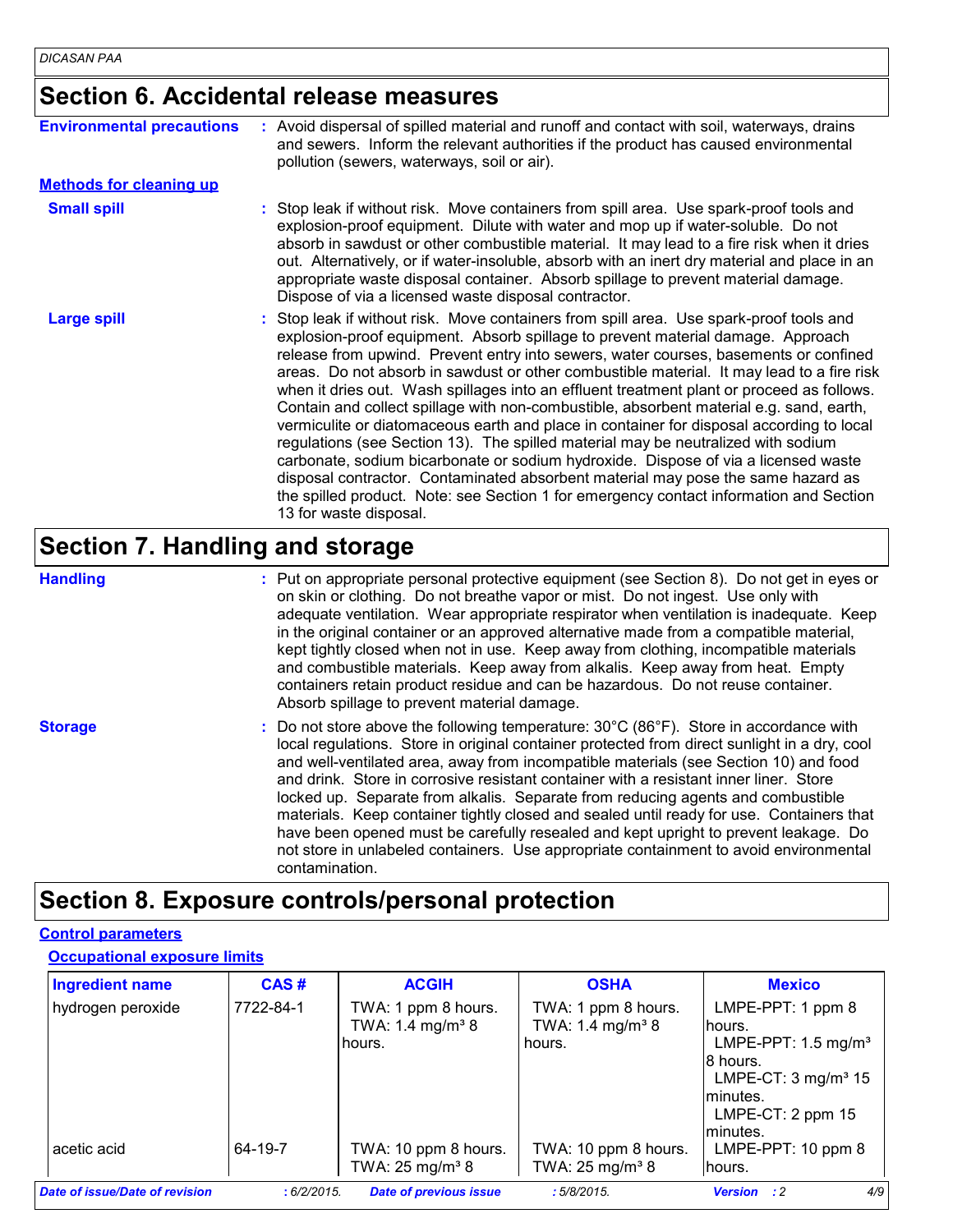# **Section 8. Exposure controls/personal protection**

| peracetic acid                                       | 79-21-0 | hours.<br>STEL: 15 ppm 15<br>minutes.<br>STEL: 37 mg/m <sup>3</sup> 15<br>minutes.<br>STEL: 0.2 ppm 15<br>minutes.                                                                                                                                                                                                                                                                                | hours. | LMPE-PPT: 25 mg/m <sup>3</sup><br>8 hours.<br>LMPE-CT: 37 mg/m <sup>3</sup><br>15 minutes.<br>LMPE-CT: 15 ppm 15<br>minutes. |  |  |  |
|------------------------------------------------------|---------|---------------------------------------------------------------------------------------------------------------------------------------------------------------------------------------------------------------------------------------------------------------------------------------------------------------------------------------------------------------------------------------------------|--------|------------------------------------------------------------------------------------------------------------------------------|--|--|--|
| <b>Engineering measures</b>                          |         | : Use only with adequate ventilation. Use process enclosures, local exhaust ventilation or<br>other engineering controls to keep worker exposure to airborne contaminants below any<br>recommended or statutory limits.                                                                                                                                                                           |        |                                                                                                                              |  |  |  |
| <b>Hygiene measures</b>                              |         | : Wash hands, forearms and face thoroughly after handling chemical products, before<br>eating, smoking and using the lavatory and at the end of the working period.<br>Appropriate techniques should be used to remove potentially contaminated clothing.<br>Wash contaminated clothing before reusing. Ensure that eyewash stations and safety<br>showers are close to the workstation location. |        |                                                                                                                              |  |  |  |
| <b>Personal protection</b>                           |         |                                                                                                                                                                                                                                                                                                                                                                                                   |        |                                                                                                                              |  |  |  |
| <b>Respiratory</b>                                   |         | : If a risk assessment indicates this is necessary, use a properly fitted, air-purifying or<br>airfed respirator complying with an approved standard. Respirator selection must be<br>based on known or anticipated exposure levels, the hazards of the product and the safe<br>working limits of the selected respirator.                                                                        |        |                                                                                                                              |  |  |  |
| <b>Hands</b>                                         |         | : Chemical-resistant, impervious gloves complying with an approved standard should be<br>worn at all times when handling chemical products if a risk assessment indicates this is<br>necessary.                                                                                                                                                                                                   |        |                                                                                                                              |  |  |  |
| <b>Eyes</b>                                          |         | : Safety eyewear complying with an approved standard should be used when a risk<br>assessment indicates this is necessary to avoid exposure to liquid splashes, mists,<br>gases or dusts. Recommended: splash goggles                                                                                                                                                                             |        |                                                                                                                              |  |  |  |
| <b>Skin</b>                                          |         | : Personal protective equipment for the body should be selected based on the task being<br>performed and the risks involved and should be approved by a specialist before<br>handling this product.                                                                                                                                                                                               |        |                                                                                                                              |  |  |  |
| <b>Environmental exposure</b><br>controls            |         | : Emissions from ventilation or work process equipment should be checked to ensure<br>they comply with the requirements of environmental protection legislation. In some<br>cases, fume scrubbers, filters or engineering modifications to the process equipment<br>will be necessary to reduce emissions to acceptable levels.                                                                   |        |                                                                                                                              |  |  |  |
| <b>Personal protective</b><br>equipment (Pictograms) |         |                                                                                                                                                                                                                                                                                                                                                                                                   |        |                                                                                                                              |  |  |  |

## **Section 9. Physical and chemical properties**

| <b>Appearance</b>     |                         |
|-----------------------|-------------------------|
| <b>Physical state</b> | : Liquid. [Liquid.]     |
| <b>Color</b>          | : Colorless.            |
| <b>Odor</b>           | : Acetic acid. [Strong] |
| <b>Odor threshold</b> | : Not available.        |
| pH                    | $\therefore$ <1         |
| <b>Melting point</b>  | : Not available.        |
| <b>Boiling point</b>  | : Not available.        |
|                       |                         |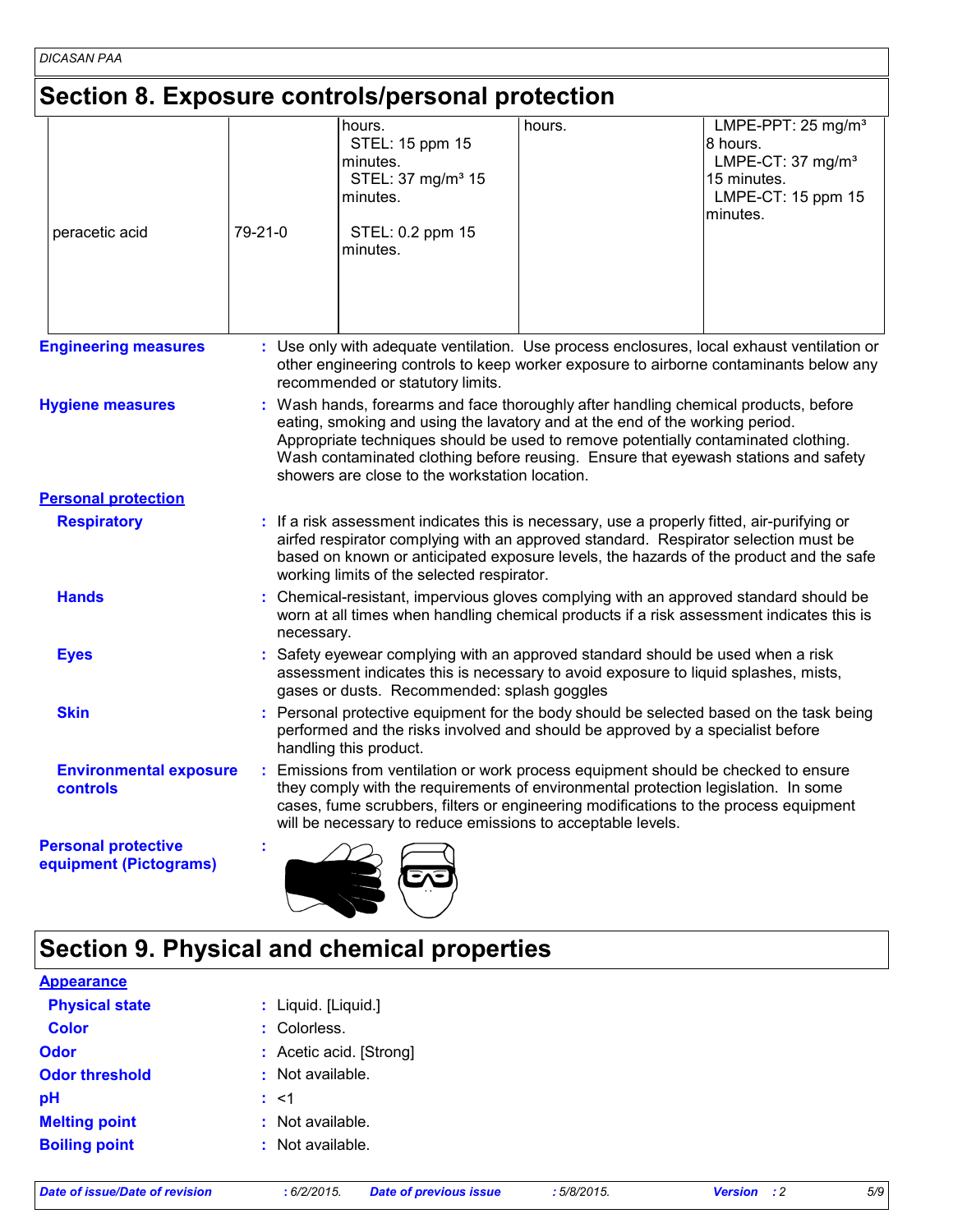## **Section 9. Physical and chemical properties**

| <b>Flash point</b>                                | : Closed cup: $>93.333^{\circ}$ C ( $>200^{\circ}$ F)                                                              |
|---------------------------------------------------|--------------------------------------------------------------------------------------------------------------------|
| <b>Burning time</b>                               | : Not applicable.                                                                                                  |
| <b>Burning rate</b>                               | : Not applicable.                                                                                                  |
| <b>Evaporation rate</b>                           | : Not available.                                                                                                   |
| <b>Flammability (solid, gas)</b>                  | : Flammable in the presence of the following materials or conditions: open flames, sparks<br>and static discharge. |
| Lower and upper explosive<br>(flammable) limits   | : Not available.                                                                                                   |
| <b>Vapor pressure</b>                             | : Not available.                                                                                                   |
| <b>Vapor density</b>                              | : Not available.                                                                                                   |
| <b>Relative density</b>                           | : 1.12                                                                                                             |
| <b>Solubility</b>                                 | : Easily soluble in the following materials: cold water and hot water.                                             |
| <b>Solubility in water</b>                        | : Not available.                                                                                                   |
| <b>Partition coefficient: n-</b><br>octanol/water | : Not available.                                                                                                   |
| <b>Auto-ignition temperature</b>                  | : $270^{\circ}$ C (518 $^{\circ}$ F)                                                                               |
| <b>Decomposition temperature</b>                  | : Not available.                                                                                                   |
| <b>Viscosity</b>                                  | : Not available.                                                                                                   |
| <b>Elemental Phosphorus</b>                       | : Not available.                                                                                                   |
| <b>VOC content</b>                                | : Not available.                                                                                                   |

## **Section 10. Stability and reactivity**

| <b>Reactivity</b>                            | : No specific test data related to reactivity available for this product or its ingredients.                                                                                                                                                                                                                                                                                                                                                                                                                                                                                                                                                                                                                                                                               |  |  |  |
|----------------------------------------------|----------------------------------------------------------------------------------------------------------------------------------------------------------------------------------------------------------------------------------------------------------------------------------------------------------------------------------------------------------------------------------------------------------------------------------------------------------------------------------------------------------------------------------------------------------------------------------------------------------------------------------------------------------------------------------------------------------------------------------------------------------------------------|--|--|--|
| <b>Chemical stability</b>                    | : The product is stable.                                                                                                                                                                                                                                                                                                                                                                                                                                                                                                                                                                                                                                                                                                                                                   |  |  |  |
| <b>Possibility of hazardous</b><br>reactions | : Hazardous reactions or instability may occur under certain conditions of storage or use.<br>Conditions may include the following:<br>contact with combustible materials<br>Reactions may include the following:<br>risk of causing or intensifying fire                                                                                                                                                                                                                                                                                                                                                                                                                                                                                                                  |  |  |  |
| <b>Conditions to avoid</b>                   | : Drying on clothing or other combustible materials may cause fire.                                                                                                                                                                                                                                                                                                                                                                                                                                                                                                                                                                                                                                                                                                        |  |  |  |
| Incompatible materials                       | Reactive or incompatible with the following materials: oxidizing materials and reducing<br>materials.                                                                                                                                                                                                                                                                                                                                                                                                                                                                                                                                                                                                                                                                      |  |  |  |
| <b>Hazardous decomposition</b><br>products   | : Under normal conditions of storage and use, hazardous decomposition products should<br>not be produced.                                                                                                                                                                                                                                                                                                                                                                                                                                                                                                                                                                                                                                                                  |  |  |  |
| <b>Storage</b>                               | Do not store above the following temperature: $30^{\circ}$ C (86 $^{\circ}$ F). Store in accordance with<br>local regulations. Store in original container protected from direct sunlight in a dry, cool<br>and well-ventilated area, away from incompatible materials (see Section 10) and food<br>and drink. Store in corrosive resistant container with a resistant inner liner. Store<br>locked up. Separate from alkalis. Separate from reducing agents and combustible<br>materials. Keep container tightly closed and sealed until ready for use. Containers that<br>have been opened must be carefully resealed and kept upright to prevent leakage. Do<br>not store in unlabeled containers. Use appropriate containment to avoid environmental<br>contamination. |  |  |  |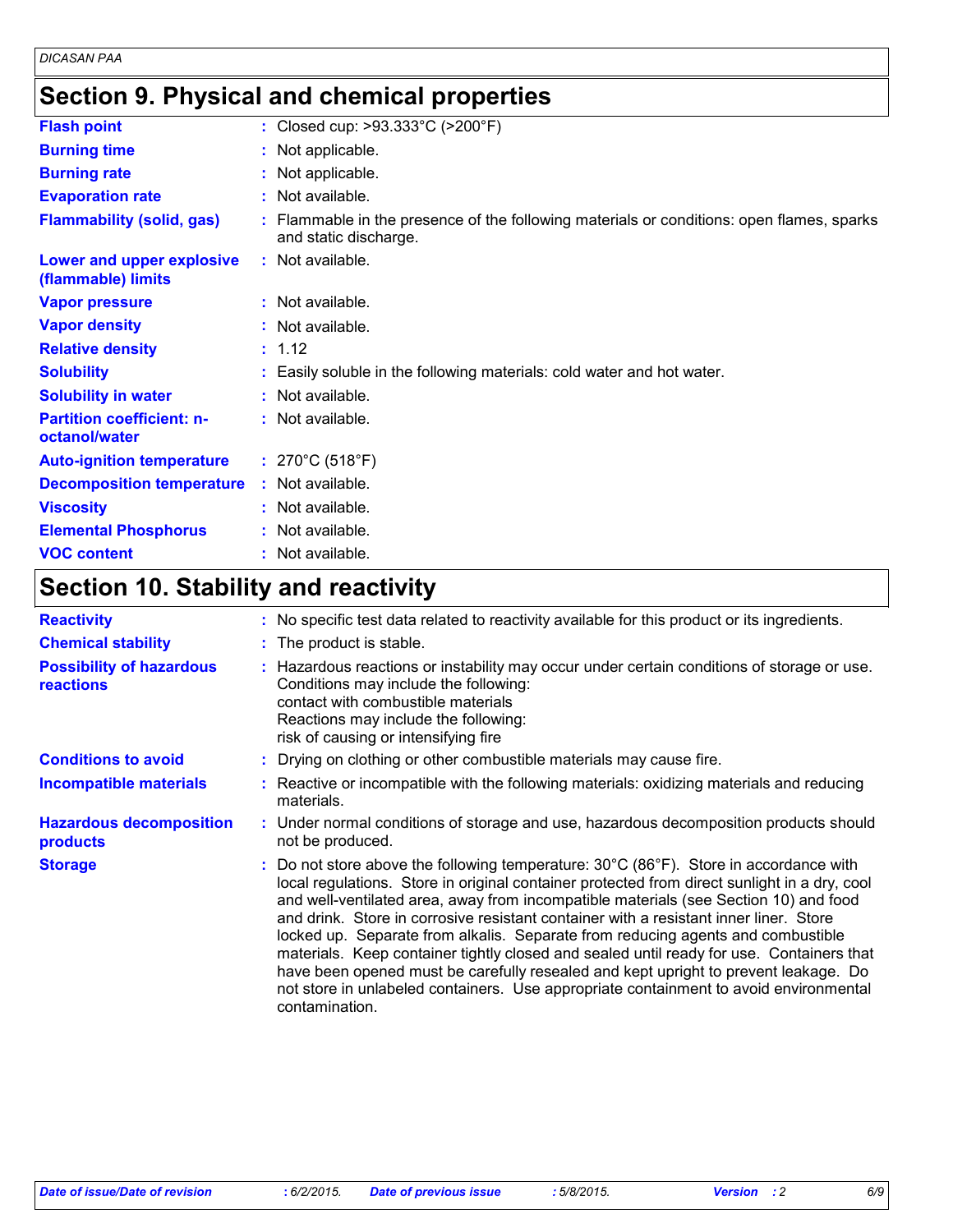## **Section 11. Toxicological information**

#### **Information on toxicological effects**

#### **Carcinogenicity**

**Classification**

| <b>Product/ingredient name</b>                                                           |    | <b>ACGIH</b>                                                                                                             | <b>IARC</b>         | <b>EPA</b>     | <b>NIOSH</b> | <b>NTP</b>     | <b>OSHA</b>                      |  |  |
|------------------------------------------------------------------------------------------|----|--------------------------------------------------------------------------------------------------------------------------|---------------------|----------------|--------------|----------------|----------------------------------|--|--|
| hydrogen peroxide<br>peracetic acid                                                      |    | A <sub>3</sub><br>A4                                                                                                     | 3<br>$\overline{a}$ | $\blacksquare$ |              | $\blacksquare$ | $\blacksquare$<br>$\blacksquare$ |  |  |
| <b>Information on the likely</b><br>routes of exposure                                   |    | Dermal contact. Eye contact. Inhalation.                                                                                 |                     |                |              |                |                                  |  |  |
| <b>Potential acute health effects</b>                                                    |    |                                                                                                                          |                     |                |              |                |                                  |  |  |
| <b>Eye contact</b>                                                                       |    | : Causes serious eye damage.                                                                                             |                     |                |              |                |                                  |  |  |
| <b>Inhalation</b>                                                                        |    | : Toxic if inhaled. May cause respiratory irritation.                                                                    |                     |                |              |                |                                  |  |  |
| <b>Skin contact</b>                                                                      |    | Causes severe burns.                                                                                                     |                     |                |              |                |                                  |  |  |
| <b>Ingestion</b>                                                                         |    | : Harmful if swallowed. Corrosive to the digestive tract. Causes burns. May cause burns<br>to mouth, throat and stomach. |                     |                |              |                |                                  |  |  |
| <b>Symptoms related to the physical, chemical and toxicological characteristics</b>      |    |                                                                                                                          |                     |                |              |                |                                  |  |  |
| <b>Eye contact</b>                                                                       |    | : Adverse symptoms may include the following:<br>pain<br>watering<br>redness                                             |                     |                |              |                |                                  |  |  |
| <b>Inhalation</b>                                                                        |    | : Adverse symptoms may include the following:<br>respiratory tract irritation<br>coughing                                |                     |                |              |                |                                  |  |  |
| <b>Skin contact</b>                                                                      |    | : Adverse symptoms may include the following:<br>pain or irritation<br>redness<br>blistering may occur                   |                     |                |              |                |                                  |  |  |
| <b>Ingestion</b>                                                                         |    | : Adverse symptoms may include the following:<br>stomach pains                                                           |                     |                |              |                |                                  |  |  |
| Delayed and immediate effects and also chronic effects from short and long term exposure |    |                                                                                                                          |                     |                |              |                |                                  |  |  |
| <b>Short term exposure</b>                                                               |    |                                                                                                                          |                     |                |              |                |                                  |  |  |
| <b>Potential immediate</b><br>effects                                                    |    | : Not available.                                                                                                         |                     |                |              |                |                                  |  |  |
| <b>Potential delayed effects</b>                                                         |    | : Not available.                                                                                                         |                     |                |              |                |                                  |  |  |
| <b>Long term exposure</b>                                                                |    |                                                                                                                          |                     |                |              |                |                                  |  |  |
| <b>Potential immediate</b><br>effects                                                    |    | : Not available.                                                                                                         |                     |                |              |                |                                  |  |  |
| <b>Potential delayed effects</b>                                                         |    | : Not available.                                                                                                         |                     |                |              |                |                                  |  |  |
| <b>Potential chronic health effects</b>                                                  |    |                                                                                                                          |                     |                |              |                |                                  |  |  |
| Not available.                                                                           |    |                                                                                                                          |                     |                |              |                |                                  |  |  |
| <b>General</b>                                                                           |    | : No known significant effects or critical hazards.                                                                      |                     |                |              |                |                                  |  |  |
| <b>Carcinogenicity</b>                                                                   |    | : No known significant effects or critical hazards.                                                                      |                     |                |              |                |                                  |  |  |
| <b>Mutagenicity</b>                                                                      | t. | No known significant effects or critical hazards.                                                                        |                     |                |              |                |                                  |  |  |
| <b>Teratogenicity</b>                                                                    |    | No known significant effects or critical hazards.                                                                        |                     |                |              |                |                                  |  |  |
| <b>Developmental effects</b>                                                             |    | : No known significant effects or critical hazards.                                                                      |                     |                |              |                |                                  |  |  |
| <b>Fertility effects</b>                                                                 |    | : No known significant effects or critical hazards.                                                                      |                     |                |              |                |                                  |  |  |
| <b>Numerical measures of toxicity</b>                                                    |    |                                                                                                                          |                     |                |              |                |                                  |  |  |
| <b>Acute toxicity estimates</b>                                                          |    |                                                                                                                          |                     |                |              |                |                                  |  |  |
|                                                                                          |    |                                                                                                                          |                     |                |              |                |                                  |  |  |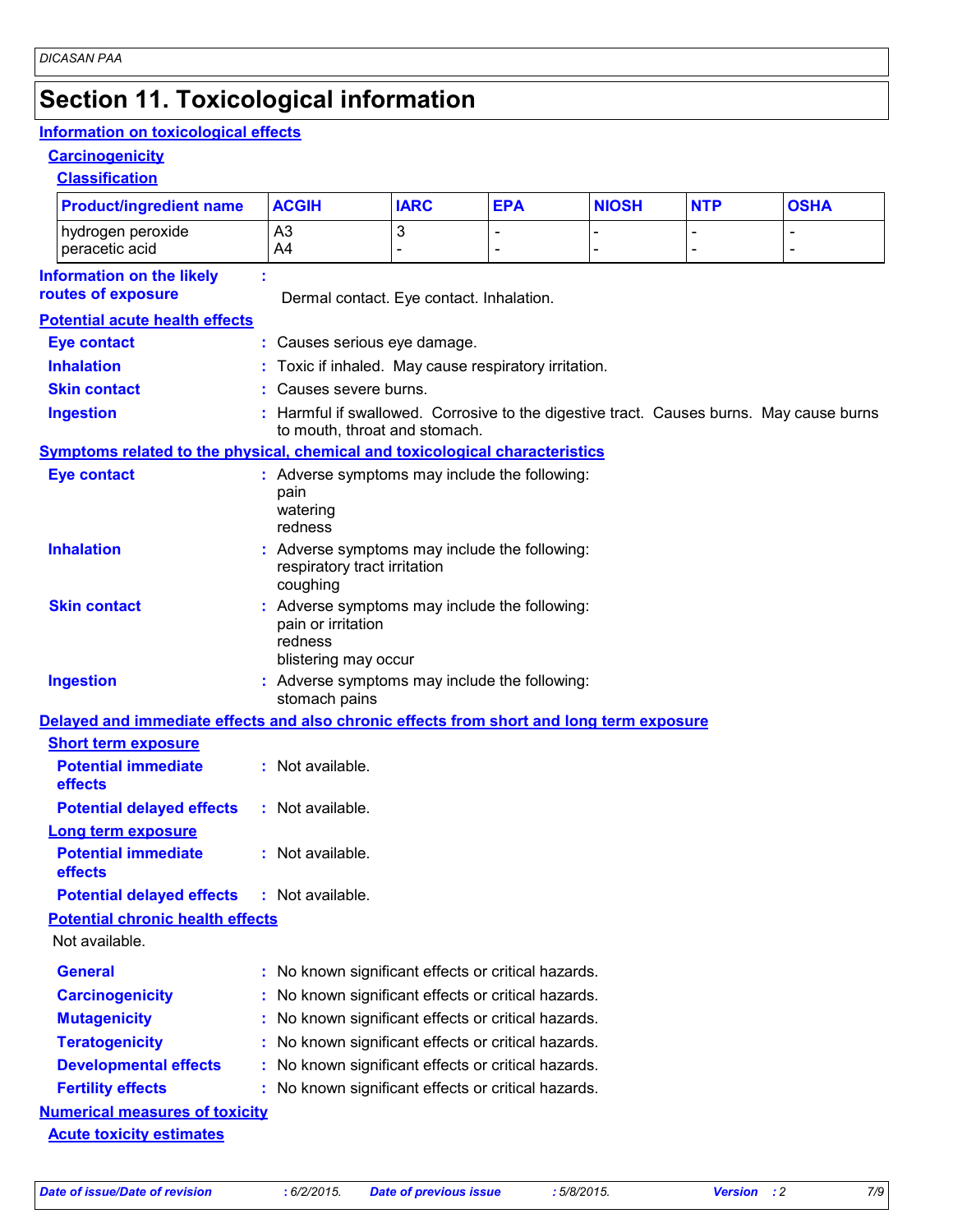| DICASAN PAA |  |
|-------------|--|
|             |  |

## **Section 11. Toxicological information**

**Route ATE value**

Dermal 8098.3 mg/kg

#### **Section 12. Ecological information**

| <b>Ecotoxicity</b> |  |
|--------------------|--|
|                    |  |
|                    |  |

**Ecotoxicity :** Not available.

**Aquatic ecotoxicity**

Not available.

#### **Section 13. Disposal considerations**

| <b>Waste disposal</b> | : The generation of waste should be avoided or minimized wherever possible. Empty      |
|-----------------------|----------------------------------------------------------------------------------------|
|                       | containers or liners may retain some product residues. This material and its container |
|                       | must be disposed of in a safe way. Dispose of surplus and non-recyclable products via  |
|                       | a licensed waste disposal contractor. Disposal of this product, solutions and any by-  |
|                       | products should at all times comply with the requirements of environmental protection  |
|                       | and waste disposal legislation and any regional local authority requirements. Avoid    |
|                       | dispersal of spilled material and runoff and contact with soil, waterways, drains and  |
|                       | sewers.                                                                                |

#### **RCRA classification :** D001, D002 [Flammable , corrosive]

**Disposal should be in accordance with applicable regional, national and local laws and regulations.**

**Refer to Section 7: HANDLING AND STORAGE and Section 8: EXPOSURE CONTROLS/PERSONAL PROTECTION for additional handling information and protection of employees.**

## **Section 14. Transport information**

**IATA/IMDG/DOT/TDG: Please refer to the Bill of Lading/receiving documents for up to date shipping information.**

## **Section 15. Regulatory information**

| <b>U.S. Federal regulations</b>                                                   | : TSCA 12(b) one-time export: No products were found.                     |  |
|-----------------------------------------------------------------------------------|---------------------------------------------------------------------------|--|
|                                                                                   | TSCA 12(b) annual export notification: No products were found.            |  |
|                                                                                   | United States inventory (TSCA 8b): All components are listed or exempted. |  |
|                                                                                   | Clean Water Act (CWA) 311: acetic acid                                    |  |
|                                                                                   | Clean Air Act (CAA) 112 regulated toxic substances: peracetic acid        |  |
|                                                                                   | <b>CERCLA:</b> Hazardous substances.: acetic acid: 5000 lbs. (2270 kg);   |  |
| <b>EPA Registration Number</b>                                                    | $: 63838 - 1 - 3635$                                                      |  |
| <b>Clean Air Act Section 112</b><br>(b) Hazardous Air<br><b>Pollutants (HAPS)</b> | : Not listed                                                              |  |

#### **SARA 302/304**

**Composition/information on ingredients**

|                                              |                                                 |                       |              | <b>SARA 302 TPQ</b> |               | <b>SARA 304 RQ</b> |               |
|----------------------------------------------|-------------------------------------------------|-----------------------|--------------|---------------------|---------------|--------------------|---------------|
| <b>Name</b>                                  |                                                 | $\frac{9}{6}$         | <b>EHS</b>   | $(\mathsf{libs})$   | (gallons)     | (lbs)              | (gallons)     |
| hydrogen peroxide solution<br>peracetic acid |                                                 | $20 - 30$<br>$5 - 10$ | Yes.<br>Yes. | 1000<br>500         | 106.1<br>53.1 | 1000<br>500        | 106.1<br>53.1 |
| <b>SARA 304 RQ</b><br><b>SARA 311/312</b>    | : 3703.7 lbs / 1681.5 kg [396.6 gal / 1501.3 L] |                       |              |                     |               |                    |               |
| <b>Classification</b><br><b>SARA 313</b>     | : Immediate (acute) health hazard               |                       |              |                     |               |                    |               |